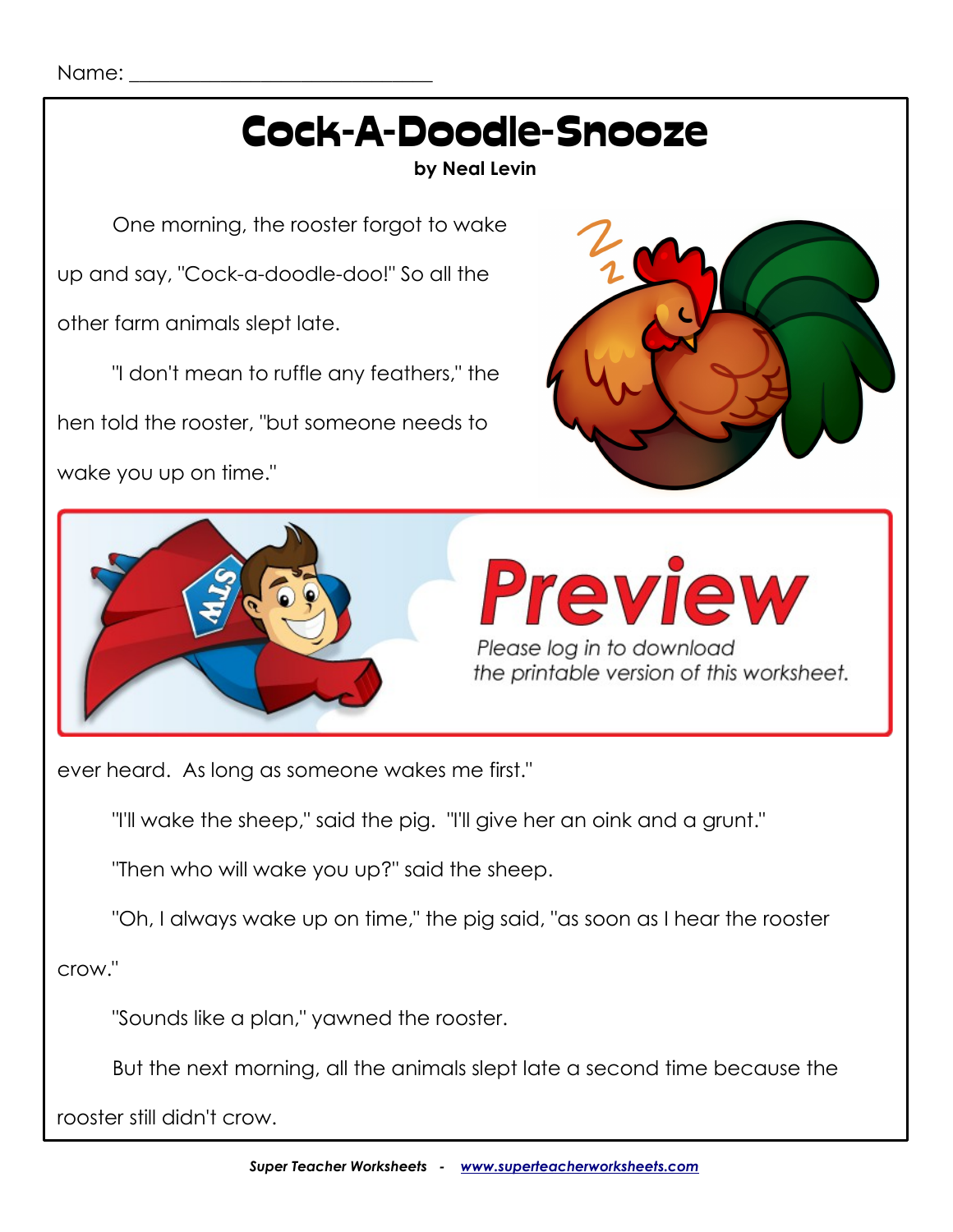Because the horse didn't wake the rooster. Because the cow didn't wake the horse. Because the sheep didn't wake the cow. Because the pig didn't wake the sheep. Because the pig didn't hear the rooster. "That settles it," the hen said. "If nobody here is going to wake up on time, I'm taking over."



So at the next crack of dawn, the hen ran all over the farm yelling "Cluck-a-

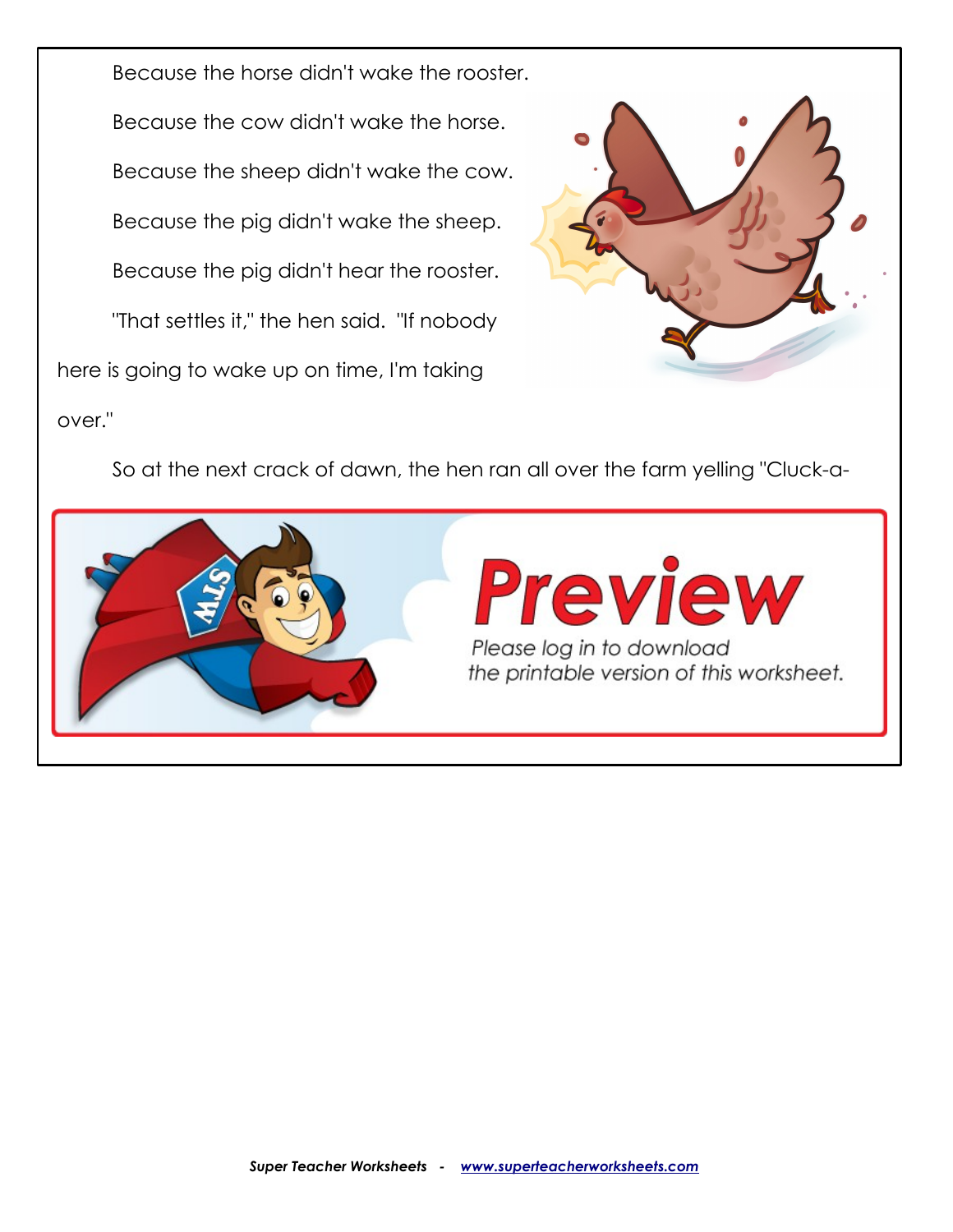# Cock-A-Doodle-Snooze

#### **by Neal Levin**

- **1.** What problem do the animals face in the story?
	- **a.** The hen keeps trying to boss others around.
	- **b.** The rooster isn't waking up on time.
	- **c.** The animals can't sleep.
	- **d.** The animals are going to bed too late.
- **2.** Read this sentence from the story:



**3.** When the animals make a plan to wake one another up, it doesn't work. Why not?

**4.** Which word best describes the hen's solution to the animals' problem?

- 
- 
- **a.** sneaky **b.** unhelpful

\_\_\_\_\_\_\_\_\_\_\_\_\_\_\_\_\_\_\_\_\_\_\_\_\_\_\_\_\_\_\_\_\_\_\_\_\_\_\_\_\_\_\_\_\_\_\_\_\_\_\_\_\_\_\_\_\_\_\_\_\_\_\_\_\_\_\_\_\_\_\_\_\_\_\_\_\_\_\_\_\_\_\_

 $\mathcal{L} = \frac{1}{2} \sum_{i=1}^{n} \frac{1}{2} \sum_{j=1}^{n} \frac{1}{2} \sum_{j=1}^{n} \frac{1}{2} \sum_{j=1}^{n} \frac{1}{2} \sum_{j=1}^{n} \frac{1}{2} \sum_{j=1}^{n} \frac{1}{2} \sum_{j=1}^{n} \frac{1}{2} \sum_{j=1}^{n} \frac{1}{2} \sum_{j=1}^{n} \frac{1}{2} \sum_{j=1}^{n} \frac{1}{2} \sum_{j=1}^{n} \frac{1}{2} \sum_{j=1}^{n} \frac{1}{2} \sum$ 

**c.** clever **d.** useless

\_\_\_\_\_\_\_\_\_\_\_\_\_\_\_\_\_\_\_\_\_\_\_\_\_\_\_\_\_\_\_\_\_\_\_\_\_\_\_\_\_\_\_\_\_\_\_\_\_\_\_\_\_\_\_\_\_\_\_\_\_\_\_\_\_\_\_\_\_\_\_\_\_\_\_\_\_\_\_\_\_\_\_

 $\mathcal{L} = \frac{1}{2} \sum_{i=1}^{n} \frac{1}{2} \sum_{j=1}^{n} \frac{1}{2} \sum_{j=1}^{n} \frac{1}{2} \sum_{j=1}^{n} \frac{1}{2} \sum_{j=1}^{n} \frac{1}{2} \sum_{j=1}^{n} \frac{1}{2} \sum_{j=1}^{n} \frac{1}{2} \sum_{j=1}^{n} \frac{1}{2} \sum_{j=1}^{n} \frac{1}{2} \sum_{j=1}^{n} \frac{1}{2} \sum_{j=1}^{n} \frac{1}{2} \sum_{j=1}^{n} \frac{1}{2} \sum$ 

**5.** How does the hen wake up on time?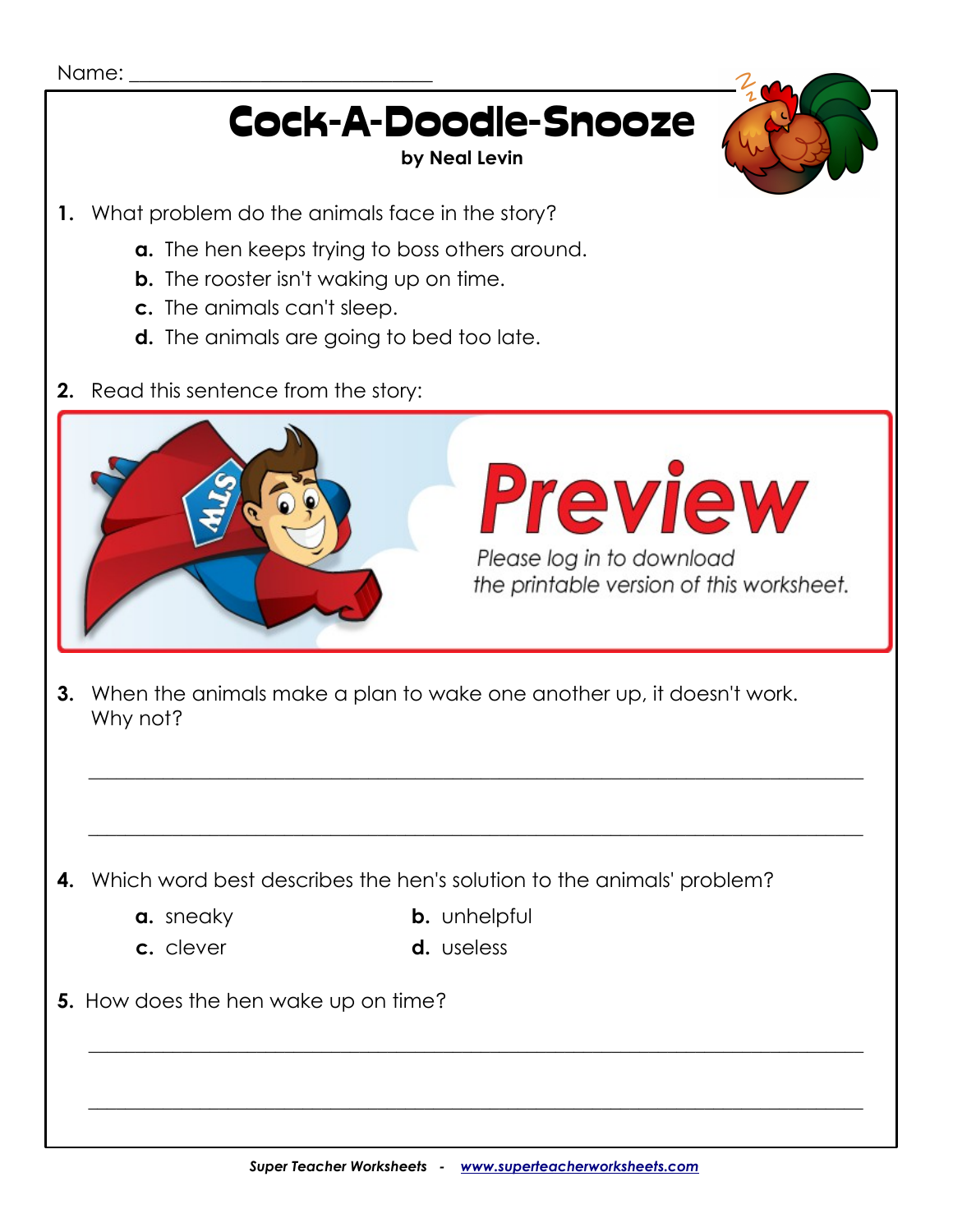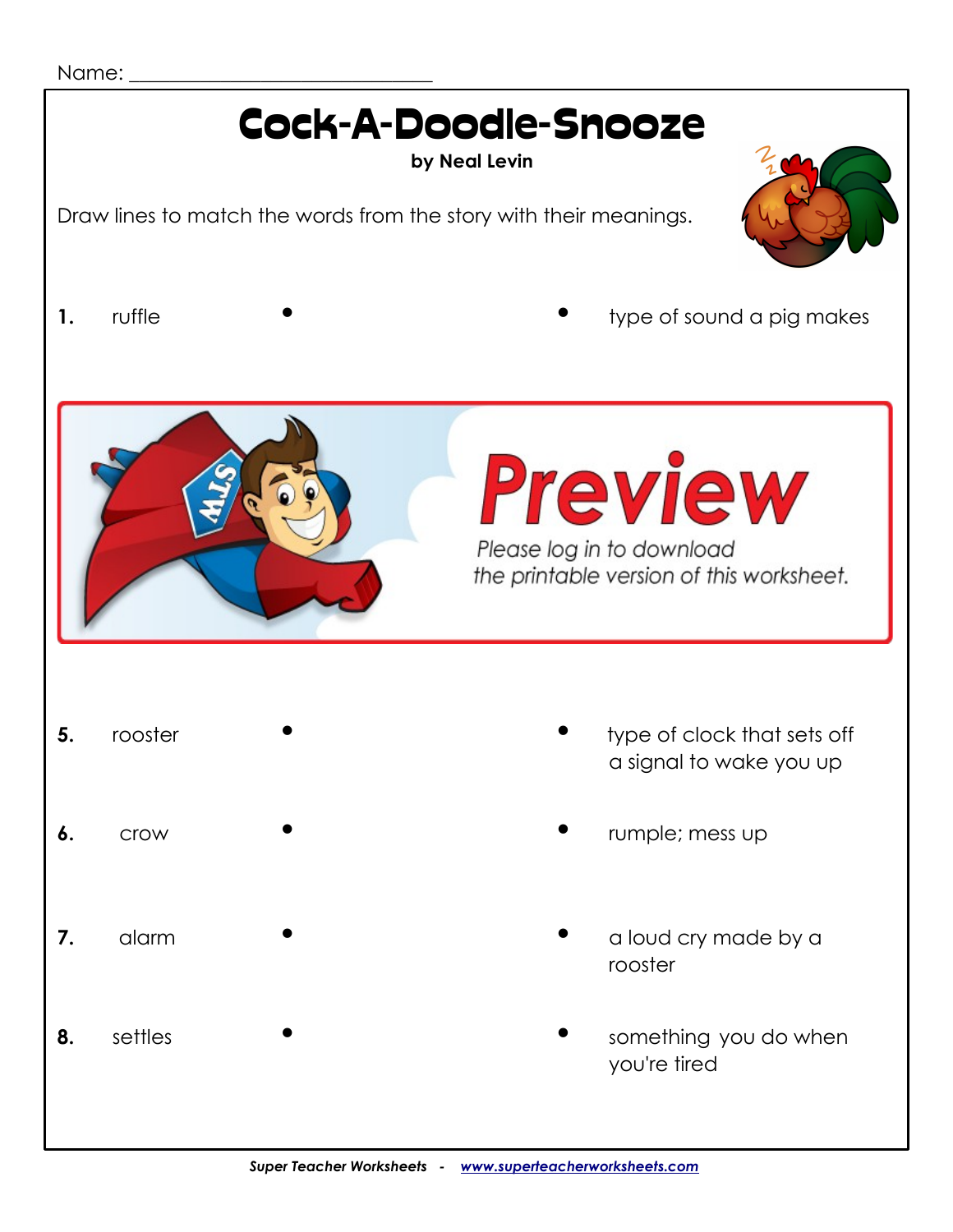# **Cock-A-Doodle-Snooze**

#### by Neal Levin

In the story, "Cock-A-Doodle-Snooze," the hen comes up with a solution to wake up all the farm animals. Everybody benefits from her problem-solving.

On the lines below, describe a problem you solved. What was the problem? What did you do to fix it? Use complete sentences to write your answer.



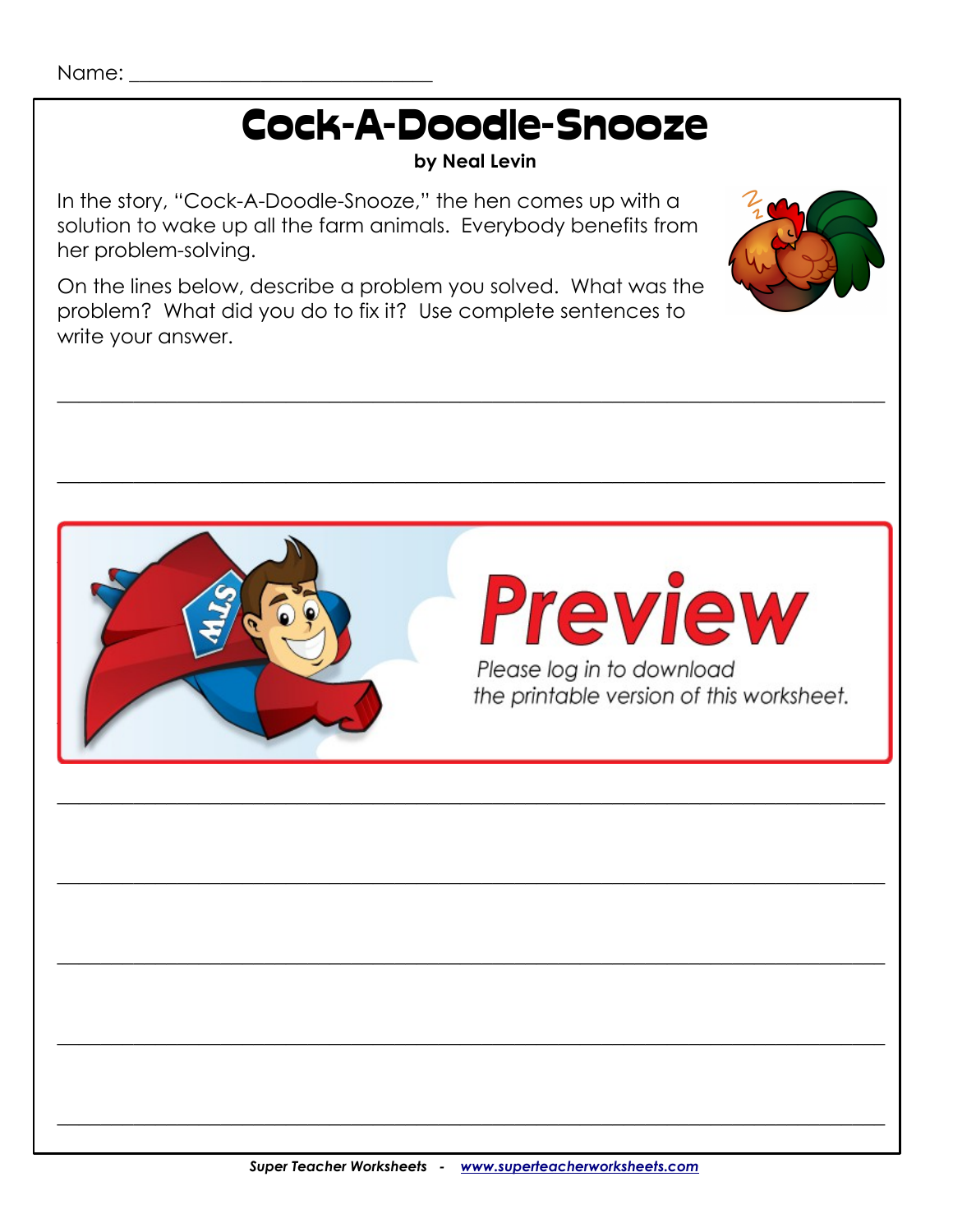

### Cock-A-Doodle-Snooze

**by Neal Levin**

**1.** What problem do the animals face in the story? **b**

**a.** The hen keeps trying to boss others around.

*"I don't mean to ruffle any feathers, but someone needs*

**3.** When the animals make a plan to wake one another up, it doesn't work.

**4.** Which word best describes the hen's solution to the animals' problem? **c**

 **a.** sneaky **b.** unhelpful

 **The hen wakes up in time by setting her "alarm cluck."**

**c.** clearly define the control of the control of the control of the control of the control of the control of the control of the control of the control of the control of the control of the control of the control of the con

**5.** How does the hen wake up in time?

**Their plan doesn't work because it depends on the rooster crowing to wake the**

**pig. But the rooster is unable to wake himself or any of the other animals.**

- **b. The rooster isn't waking up on time.**
- **c.** The animals can't sleep.

**2.** Read this sentence from the story:

**c. Say something in a loud voice** 

Why note that

d. Say something in a quiet voice voice voice voice voice voice voice voice voice voice voice voice voice voice

**d.** The animals are going to bed too late.

 *to wake you up on time."* What does it mean to "ruffle someone's feathers"? **a Please log in to download** the printable version of this worksheet.